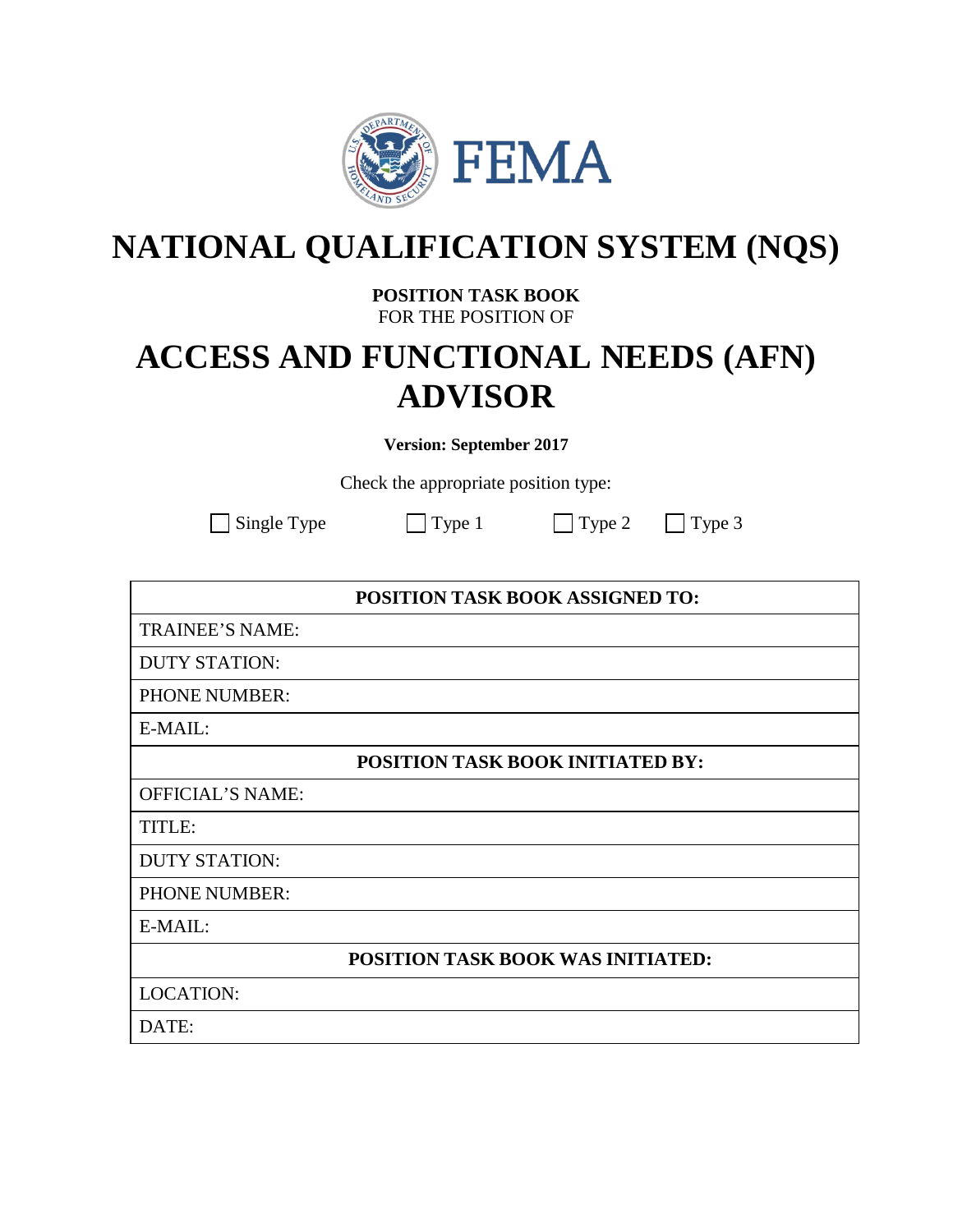## **Evaluator Verification**

*(Do not complete this form unless you are recommending the trainee for all-hazards certification.)* 

# **FINAL EVALUATOR VERIFICATION**

I verify that

has successfully completed all tasks as a trainee and should therefore be considered for certification in this position. I also verify that all tasks are documented with appropriate initials.

#### FINAL EVALUATOR'S SIGNATURE:

DATE:

#### FINAL EVALUATOR'S PRINTED NAME:

TITLE:

DUTY STATION:

PHONE NUMBER:

E-MAIL:

### **Documentation of Agency Certification**

# **DOCUMENTATION OF AGENCY CERTIFICATION**

I certify that

has successfully met all of the criteria set out in the National Incident Management System (NIMS) Job Title/Position Qualifications document for the position and will hereby receive certification of his/her qualification.

OFFICIAL'S SIGNATURE:

DATE:

OFFICIAL'S NAME:

TITLE:

DUTY STATION:

PHONE NUMBER:

E-MAIL: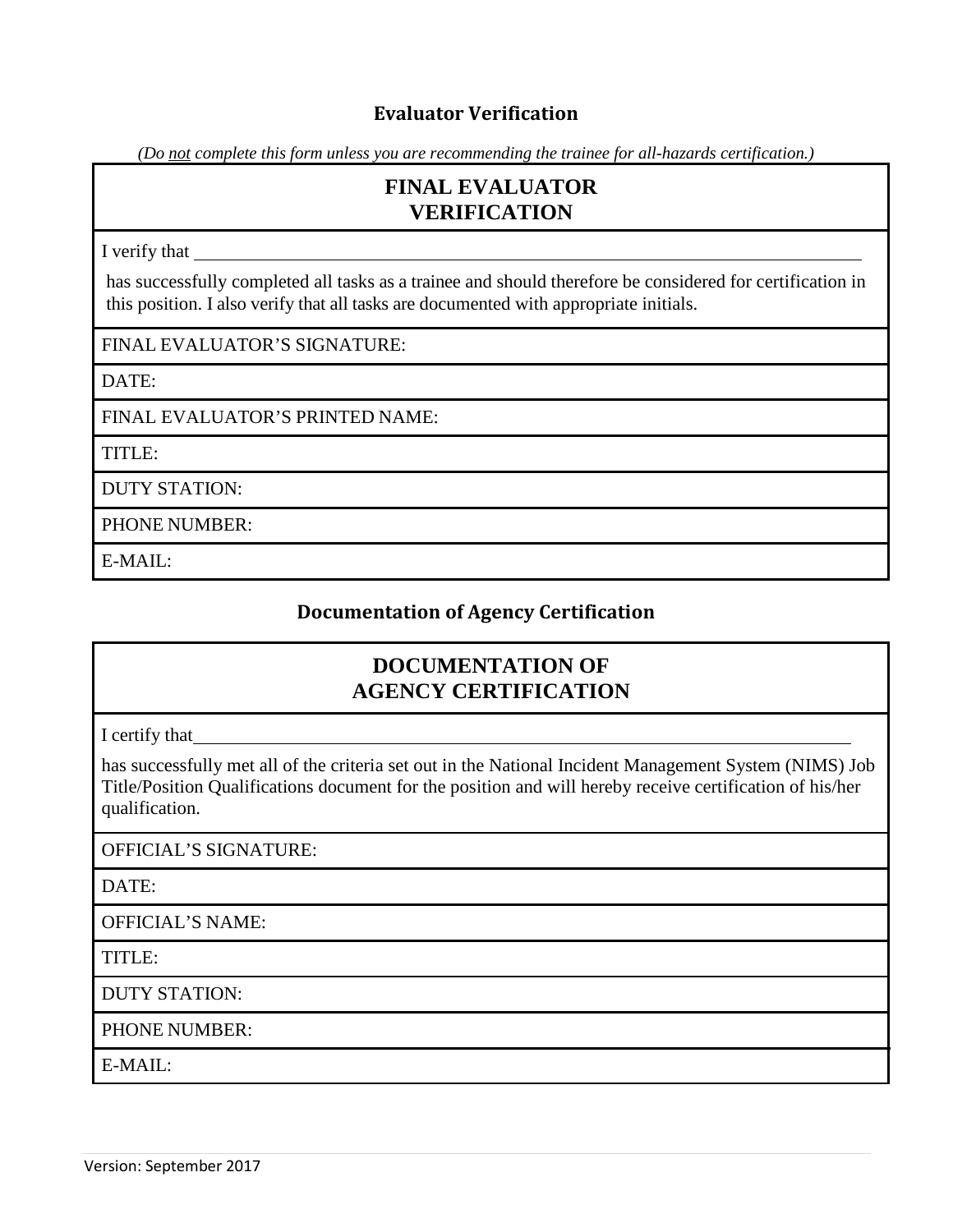# **Position Task Book Overview**

The Position Task Book (PTB) documents the performance criteria a trainee must meet to be certified for a position within the National Qualification System (NQS). The performance criteria are associated with core NQS competencies, behaviors, and tasks.

**A trainee may not work on multiple position type PTBs for a specific position at the same time; for example, a trainee may not simultaneously work on a Type 1 Incident Commander PTB and a Type 2 Incident Commander PTB. If a position has multiple types, the trainee must, in most cases, qualify at the lowest type before pursuing the next higher type. For example, before seeking qualification for a Type 1 position, an individual must first qualify at the Type 3 level and then at the Type 2 level.** 

#### *Evaluation Process*

- Evaluators observe and review a trainee's completion of PTB tasks, initialing and dating each successfully completed task in the PTB.
- Evaluators complete an Evaluation Record Form after each evaluation period by documenting the trainee's performance.
- The Authority Having Jurisdiction (AHJ) may not have enough resources to ensure that every evaluator is qualified in the position being assessed. Therefore, a trainee's supervisor may evaluate the completion of PTB tasks. For example, a Logistics Section Chief has the authority to sign off on completed PTB tasks for a Food Unit Leader trainee.
- The final evaluator is a leader who verifies that a trainee has completed the PTB and met all requirements for the position. A final evaluator is generally qualified in the same position for which the trainee is applying. When possible, the evaluator and the final evaluator should not be the same person, but in situations with limited resources, the evaluator can also serve as the final evaluator.
- Once the final evaluator has completed the Final Evaluator Verification, he/she forwards it to the Quality Review Board (QRB) along with supporting evidence that the trainee has completed all position requirements.
- After the ORB review, the AHJ completes the Documentation of Agency Certification form as appropriate.

#### *Transferring Qualifications*

- Personnel who have documentation of previous education, training, or significant on-the-job incident experience may receive credit toward qualification for a given position. Each AHJ establishes the requirements for transferring qualifications from another AHJ.
- If an AHJ chooses not to accept a trainee's existing certification of qualification, the trainee may be reevaluated in the specific position and issued a new PTB.
- An individual may hold multiple certifications of qualification (that is, the Final Evaluator Verification form and the Documentation of Agency Certification form) along with the completed PTB.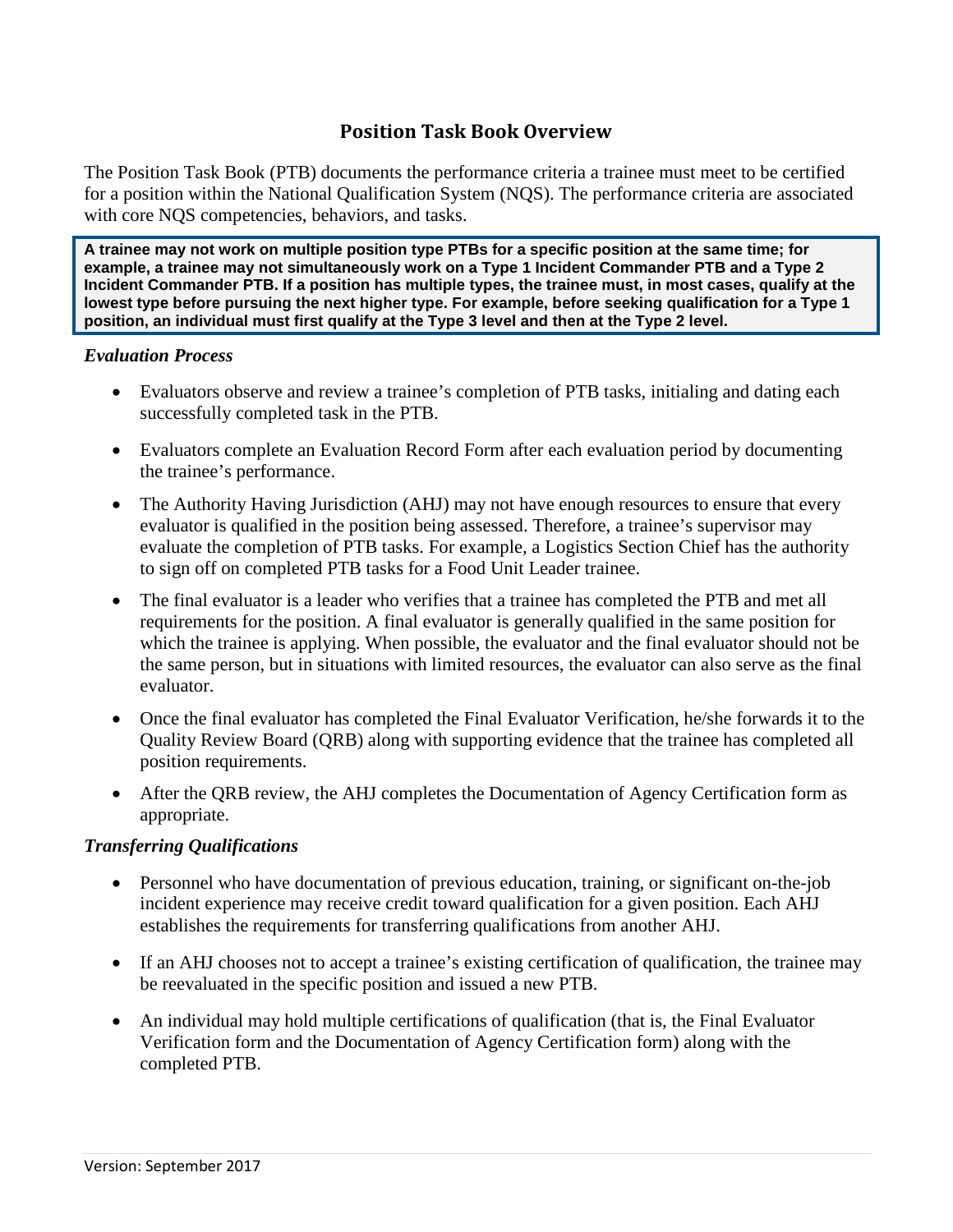## **Position Task Book Competencies, Behaviors, and Tasks**

**The PTB sets minimum criteria for certification for a position. The AHJ has the authority to add content to the baseline PTB competencies, behaviors, and tasks as necessary.**

The PTB covers all type levels for a given position, but a trainee may check only one "Type" box and work on only one type at a time. (The National Incident Management System (NIMS) Job Title/Position Qualifications document describes all types.)

**Command and General Staff job titles/positions qualifications are typed based on incident complexity, while all other NIMS positions are typed based on the minimum qualifications.** 

#### *Definitions*

**Competency:** An observable, measurable pattern of knowledge, skills, abilities, and other characteristics an individual needs to perform an activity and its associated tasks. A competency specifies the skillset a person needs to possess to complete the tasks successfully.

**Behavior**: An observable work activity or a group of similar tasks necessary to perform the activity.

**Task:** A specific, demonstrable action necessary for successful performance in a position. Trainees must demonstrate completion of required tasks.

- Occasionally, PTB tasks are unique to one of the types; for example, certain tasks apply only to a Type 3 Incident Commander, not to a Type 2 or Type 1 Incident Commander. In those cases, the PTB indicates the corresponding type at the beginning of the task.
- All tasks require evaluation; however, bullet statements within a task are examples.

#### *PTB Task Codes*

Each task in the PTB model has at least one corresponding code conveying the circumstances in which the trainee can perform the task for evaluation. Evaluators may assess trainees during incidents, in classroom simulations and training sessions, in functional and full-scale exercises, and in other work situations. If a task has multiple codes, the evaluator may evaluate in ANY of those circumstances; the trainee does not need evaluation in all of the listed circumstances.

**Code C:** Task performed in training or classroom setting, including seminars and workshops.

**Code E**: Task performed during a full-scale exercise with equipment deployed under the Incident Command System (ICS).

**Code F**: Task performed during a functional exercise managed under the ICS.

**Code I**: Task performed during an incident or event managed under the ICS. Examples include oil spill, search and rescue operation, hazardous materials (hazmat) response, fire, and emergency or nonemergency (planned or unplanned) events.

**Code J**: Task performed as part of day-to-day job duties.

**Code T**: Task performed during a tabletop exercise.

**Code R**: Task performed very rarely and required only if applicable to the event.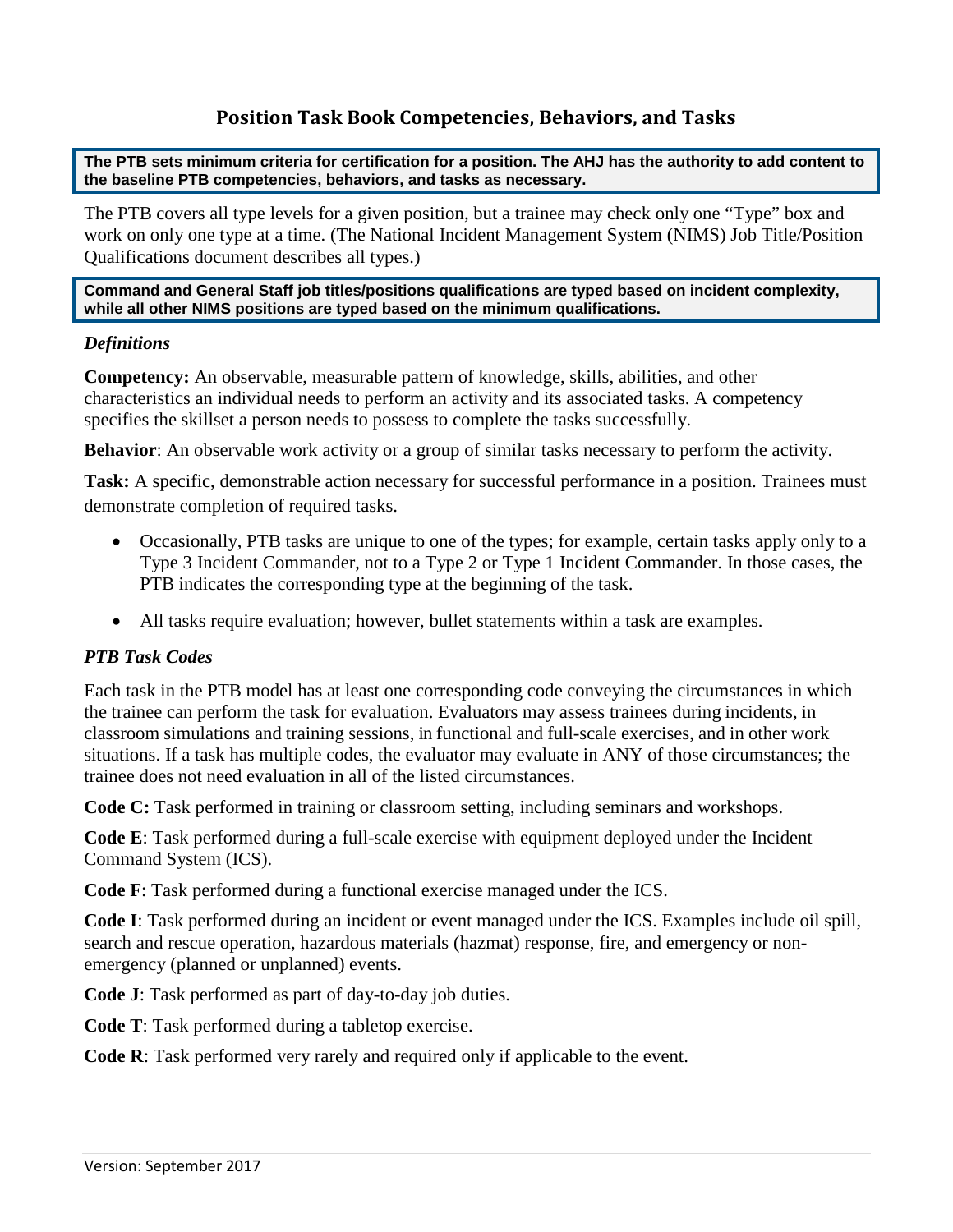# **How to Complete the Evaluation Record Form**

Each Evaluation Record Form (see next page) covers one evaluation period. Evaluation periods may involve incidents, classroom simulations, or daily duties, depending on what the PTB recommends. The AHJ determines the number of evaluations required for position qualification and certification. If evaluators need additional evaluation periods, they can copy pages from a blank PTB and attach them to the PTB in question.

#### **Complete these items AT THE START of the evaluation period:**

*Evaluation Record Number:* Label each evaluation record with a number to identify the incident(s), exercise(s), or event(s) during which the trainee completed the PTB tasks. The evaluator should also write this number in the PTB column labeled "Evaluation Record #" for each task performed satisfactorily. This number enables reviewers of the completed PTB to ascertain the evaluators' qualifications before signing off on the PTB.

*Evaluator's name; Incident/office title and agency:* List the name of the evaluator, his/her incident position or office title, and the evaluator's home agency.

*Evaluator's home unit address and phone:* List evaluator's home unit address and phone number.

*Name and location of incident or simulation/exercise:* Identify the name (if applicable) and location where the trainee performed the tasks.

*Incident kind:* Enter the kind of incident (such as hazmat, law enforcement, wildland fire, structural fire, search and rescue, flood, or tornado).

#### **Complete these items AT THE END of the evaluation period:**

*Number and kind of resources:* Enter the number of resources assigned to the incident, and their kind (such as team, personnel, and equipment) pertinent to the trainee's PTB.

*Evaluation period:* Enter inclusive dates of trainee evaluation. This time span may cover several small, similar incidents.

*Position type:* Enter position type (such as Type 3, Type 2, Type 1, or Single Type).

**Recommendation:** Check the appropriate line and make comments below regarding the trainee's future development needs.

*Additional recommendations/comments:* Provide additional recommendations and comments about trainee, as necessary.

*Date:* List the current date.

*Evaluator's initials:* Initial here to authenticate your recommendations and to allow for comparison with initials in the PTB.

*Evaluator's relevant qualification:* List your certification relevant to the trainee position you supervised.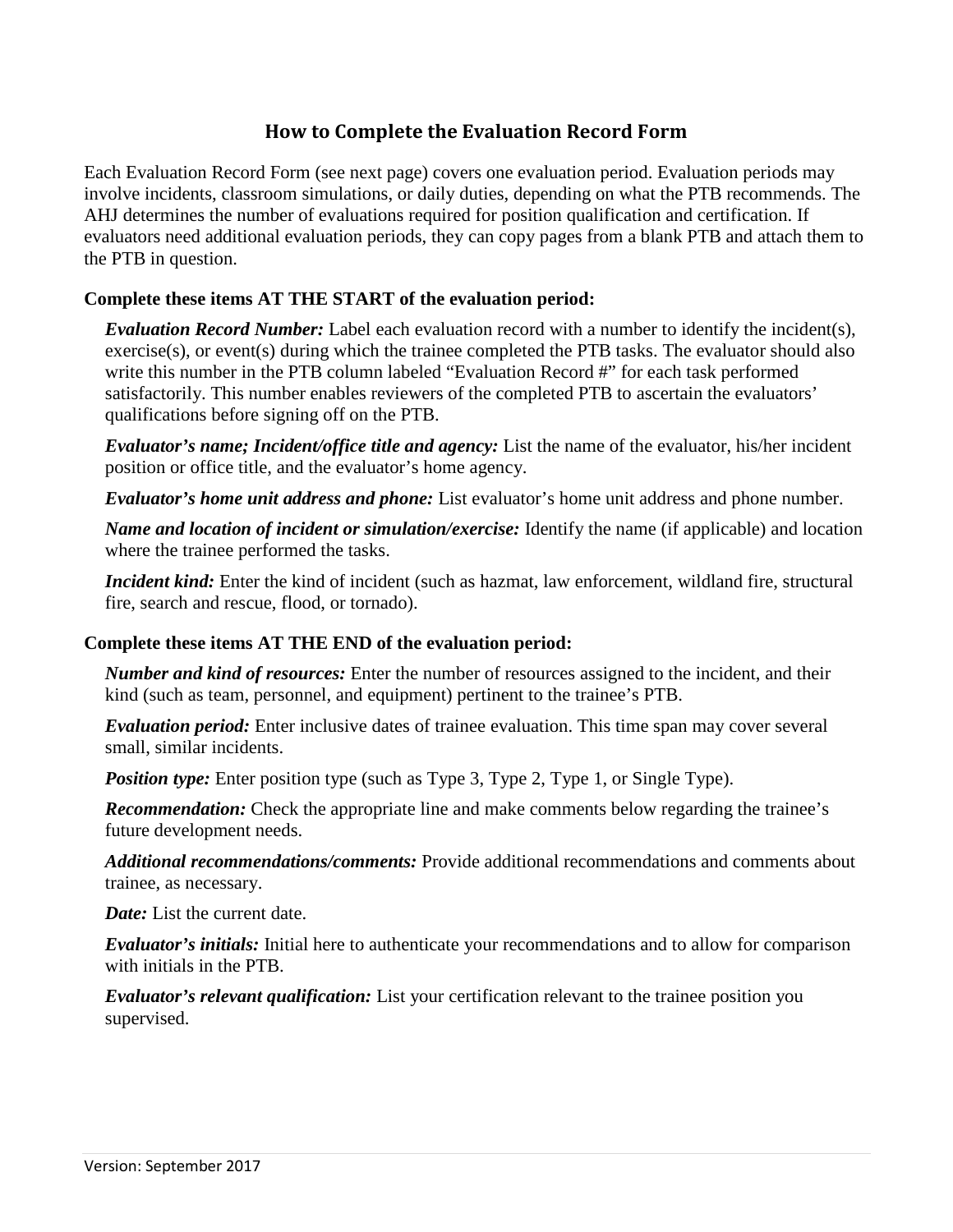# **Evaluation Record Form**

| <b>TRAINEE NAME:</b>                                                                                                                                          |
|---------------------------------------------------------------------------------------------------------------------------------------------------------------|
| <b>TRAINEE POSITION:</b>                                                                                                                                      |
| <b>Evaluation Record Number:</b>                                                                                                                              |
| <b>Evaluator's name:</b>                                                                                                                                      |
| Incident/office title and agency:                                                                                                                             |
| <b>Evaluator's home unit address and phone:</b>                                                                                                               |
| Name and location of incident or simulation/exercise:                                                                                                         |
| <b>Incident kind:</b>                                                                                                                                         |
| <b>Number and kind of resources:</b>                                                                                                                          |
| <b>Evaluation period:</b>                                                                                                                                     |
| <b>Position type:</b>                                                                                                                                         |
| <b>Recommendation:</b>                                                                                                                                        |
| The above named trainee performed the initialed and dated tasks under my supervision. I recommend the<br>following for this trainee's further development:    |
| The trainee has successfully performed all required tasks for the position. The AHJ should consider the<br>individual for certification.                      |
| The trainee could not complete certain tasks or needs additional guidance. See comments below.                                                                |
| Not all tasks were evaluated on this assignment. An additional assignment is needed to complete the<br>evaluation.                                            |
| The trainee is severely deficient in the performance of tasks and needs further training prior to<br>additional assignment(s) as a trainee for this position. |
| <b>Additional recommendations/comments:</b>                                                                                                                   |
|                                                                                                                                                               |
|                                                                                                                                                               |
|                                                                                                                                                               |
| Date:                                                                                                                                                         |
| <b>Evaluator's initials:</b>                                                                                                                                  |
| Evaluator's relevant qualification:                                                                                                                           |
|                                                                                                                                                               |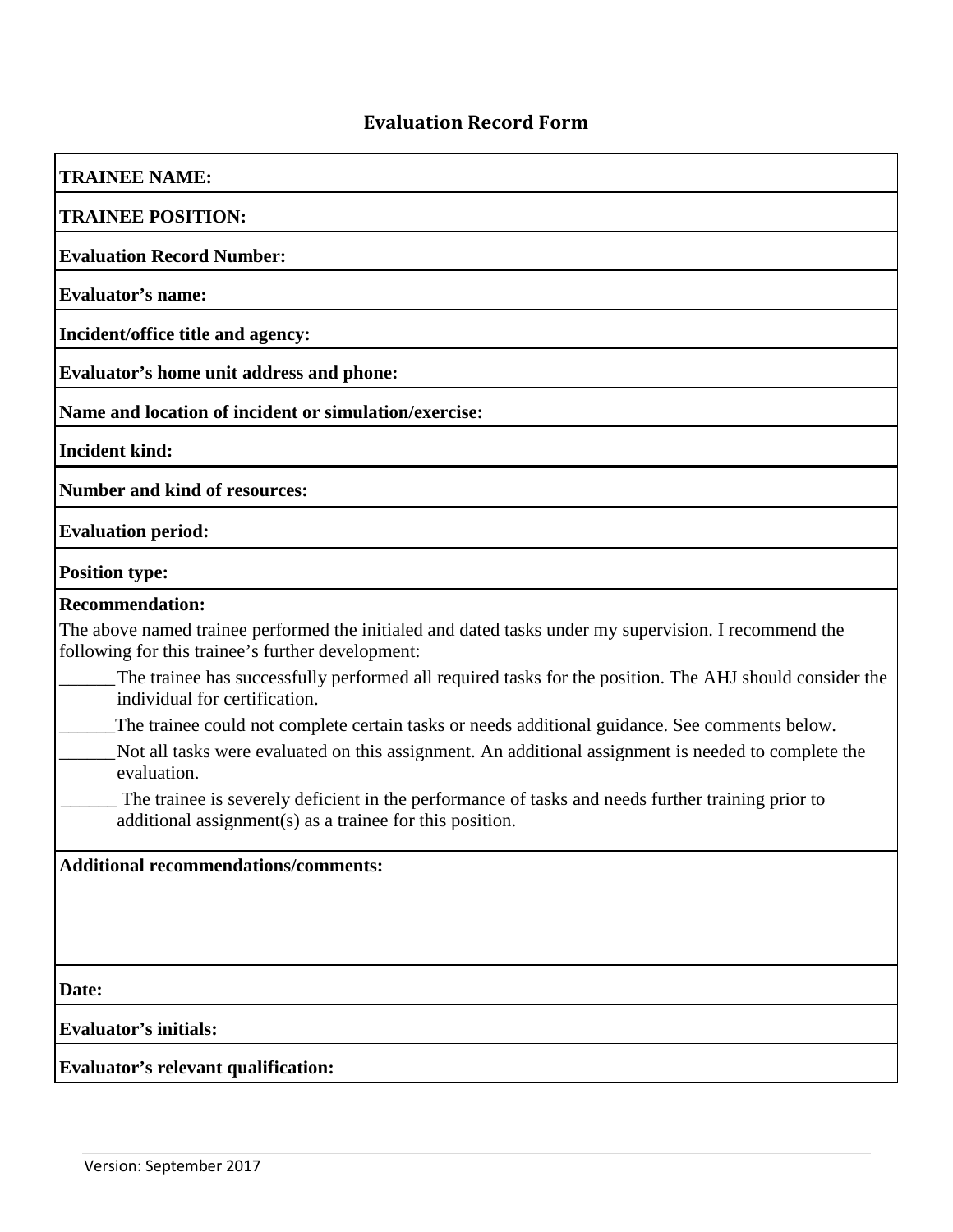# **Access and Functional Needs (AFN) Advisor**

## *1. Competency:* **Assume position responsibilities**

*Description:* Successfully assume the role of AFN Advisor and initiate position activities at the appropriate time according to the following behaviors.

#### **1a. Behavior: Establish effective relationships with relevant personnel**

| <b>TASK</b>                                                                                                                                                                                                                                                          | <b>CODE</b> | <b>EVALUATION</b><br><b>RECORD#</b> | <b>EVALUATOR</b><br><b>INITIALS AND</b><br><b>DATE</b> |
|----------------------------------------------------------------------------------------------------------------------------------------------------------------------------------------------------------------------------------------------------------------------|-------------|-------------------------------------|--------------------------------------------------------|
| Oversees the formation of partnerships with local<br>disability entities for response and recovery:<br>Federal, state, and local disability subject matter<br>$\bullet$<br>experts<br>Local independent living and vocational<br>$\bullet$<br>rehabilitation centers | E, F, I, J  |                                     |                                                        |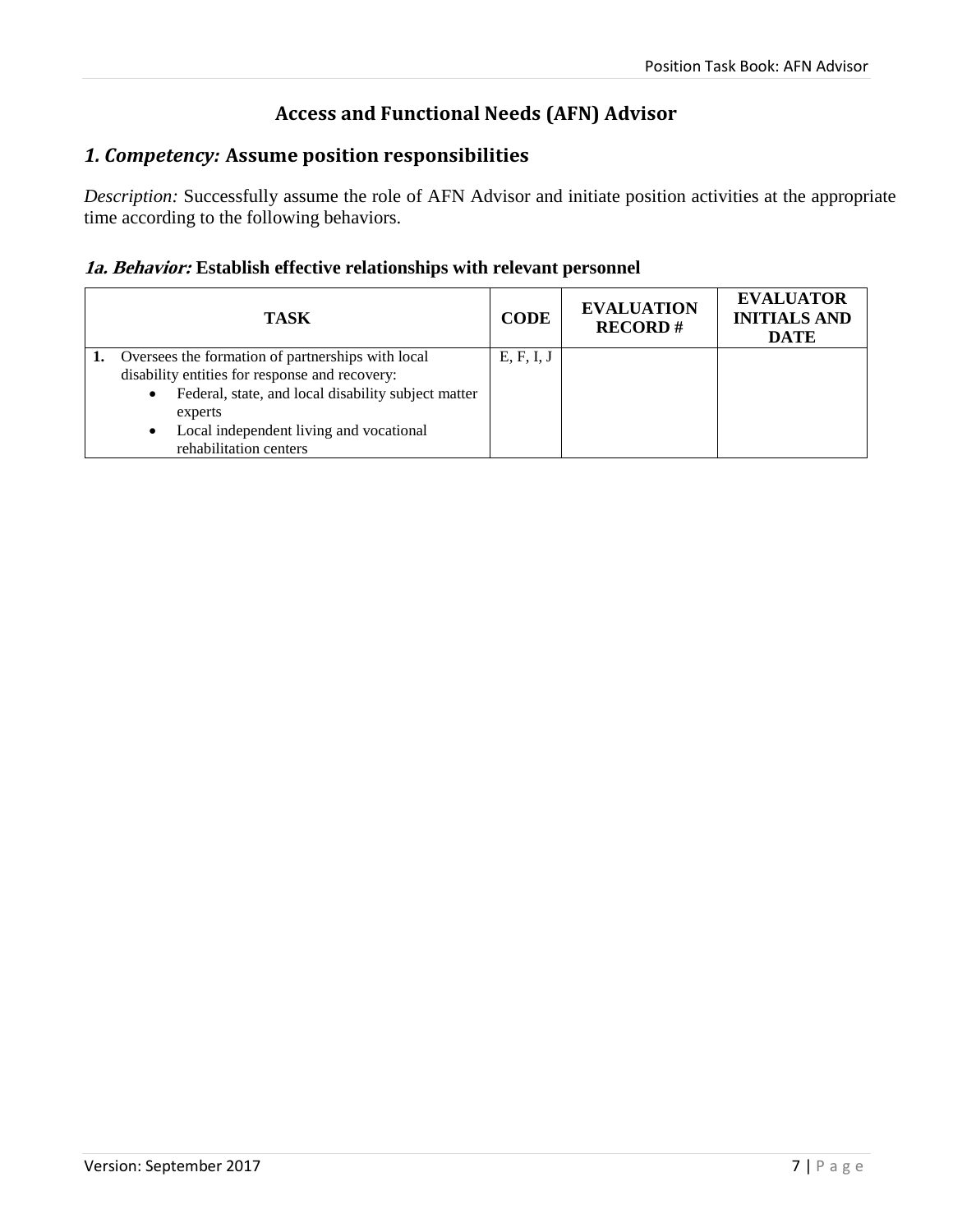## *2. Competency:* **Lead assigned personnel**

*Description:* Influence, lead, and direct assigned personnel to accomplish objectives and desired outcomes in a potentially rapidly changing environment.

### **2a. Behavior: Identify opportunities and meet requirements to provide equal access and reasonable accommodation in all activities**

|    | <b>TASK</b>                                                                                                                                                                                                                                                                | <b>CODE</b> | <b>EVALUATION</b><br><b>RECORD#</b> | <b>EVALUATOR</b><br><b>INITIALS AND</b><br><b>DATE</b> |
|----|----------------------------------------------------------------------------------------------------------------------------------------------------------------------------------------------------------------------------------------------------------------------------|-------------|-------------------------------------|--------------------------------------------------------|
| 2. | Demonstrate knowledge and use of inclusive, person-<br>first language.                                                                                                                                                                                                     | E, F, I     |                                     |                                                        |
| 3. | Demonstrate knowledge and understanding of civil rights<br>laws such as the Americans with Disabilities Act (ADA)<br>and the Rehabilitation Act.                                                                                                                           | E, F, I     |                                     |                                                        |
| 4. | Demonstrate understanding of community-based<br>organizations and advocacy organizations and have the<br>ability to define and communicate referral pathways.                                                                                                              | E, F, I     |                                     |                                                        |
| 5. | Demonstrate the ability to identify opportunities for<br>universal accessibility.                                                                                                                                                                                          | E, F, I     |                                     |                                                        |
| 6. | Demonstrate the ability to assess and monitor for<br>physical access, programmatic access, and effective<br>communications access.                                                                                                                                         | E, F, I     |                                     |                                                        |
| 7. | Refer equal access, disability accommodations<br>requirements, and AFN accommodations to appropriate<br>personnel for resolution.                                                                                                                                          | E, F, I     |                                     |                                                        |
| 8. | Promote a work environment that provides mutual<br>respect and equal opportunity for all.                                                                                                                                                                                  | E, F, I     |                                     |                                                        |
| 9. | Demonstrate use of inclusive language and practices:<br>• People-first language<br>• Self-determination<br>No "one size fits all"<br>Equal opportunity<br>Inclusion<br>Integration<br>Physical access<br>Equal access<br>Effective communication<br>• Program modification | E, F, I     |                                     |                                                        |

#### **2b. Behavior: Ensure the health, safety, welfare, and accountability of the team**

| <b>TASK</b>                                              | <b>CODE</b> | <b>EVALUATION</b><br><b>RECORD#</b> | <b>EVALUATOR</b><br><b>INITIALS AND</b><br><b>DATE</b> |
|----------------------------------------------------------|-------------|-------------------------------------|--------------------------------------------------------|
| 10. Comply with relevant health and safety requirements. | E, F, I     |                                     |                                                        |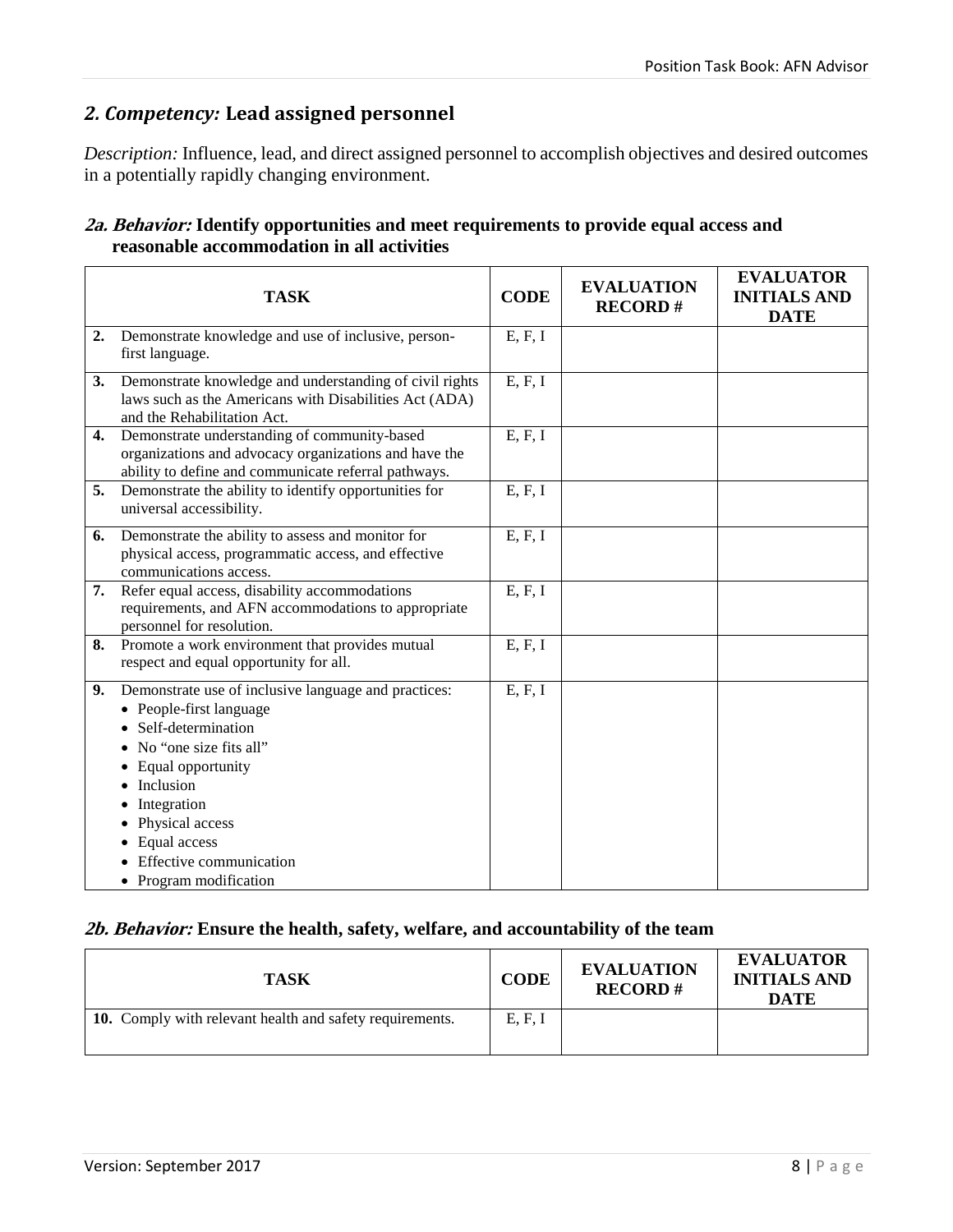# **2c. Behavior: Coordinate interdependent activities**

| <b>TASK</b>                                                             | <b>CODE</b> | <b>EVALUATION</b><br><b>RECORD#</b> | <b>EVALUATOR</b><br><b>INITIALS AND</b><br><b>DATE</b> |
|-------------------------------------------------------------------------|-------------|-------------------------------------|--------------------------------------------------------|
| 11. Coordinate with AFN Group Supervisor to establish<br>support needs. | E, F, I     |                                     |                                                        |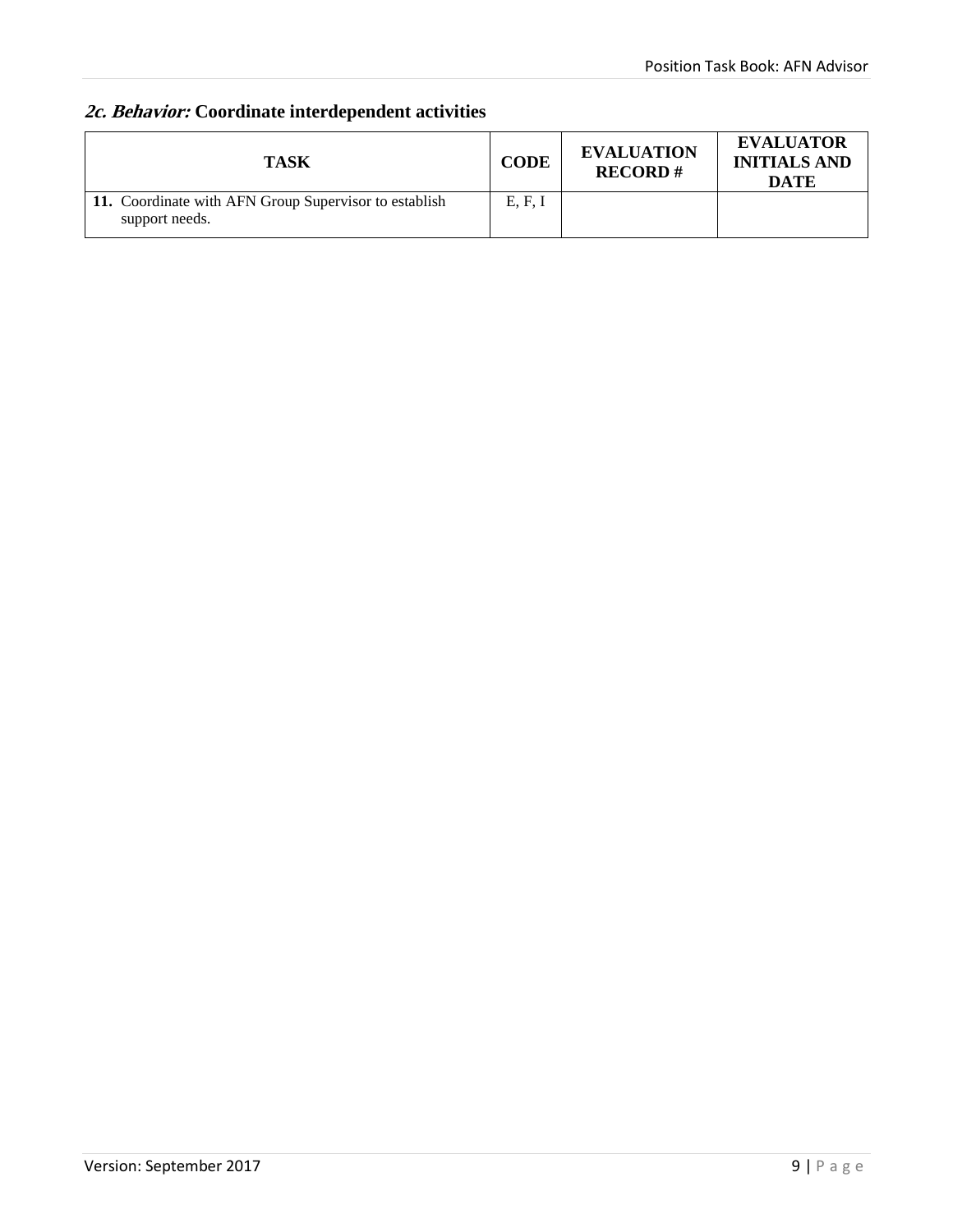# *3. Competency:* **Communicate effectively**

*Description:* Use suitable communication techniques to share relevant information with appropriate personnel on a timely basis to accomplish objectives in a potentially rapidly changing environment.

|  |  | <b>3a. Behavior: Develop and implement plans</b> |
|--|--|--------------------------------------------------|
|  |  |                                                  |

| <b>TASK</b>                                                                                                       | <b>CODE</b> | <b>EVALUATION</b><br><b>RECORD#</b> | <b>EVALUATOR</b><br><b>INITIALS AND</b><br><b>DATE</b> |
|-------------------------------------------------------------------------------------------------------------------|-------------|-------------------------------------|--------------------------------------------------------|
| 12. Participate in preparation of Incident Action Plan (IAP),<br>planning meeting, or strategic plan for the next | E, F, I     |                                     |                                                        |
| operational period:                                                                                               |             |                                     |                                                        |
| • Advise about inclusive objectives and inclusive                                                                 |             |                                     |                                                        |
| language                                                                                                          |             |                                     |                                                        |
| 13. Provide advice and help prepare other relevant plans for                                                      | E, F, I     |                                     |                                                        |
| the section:                                                                                                      |             |                                     |                                                        |
| • Demobilization plan                                                                                             |             |                                     |                                                        |
| Evacuation plan                                                                                                   |             |                                     |                                                        |
| • Continuity of Operations (COOP) plan                                                                            |             |                                     |                                                        |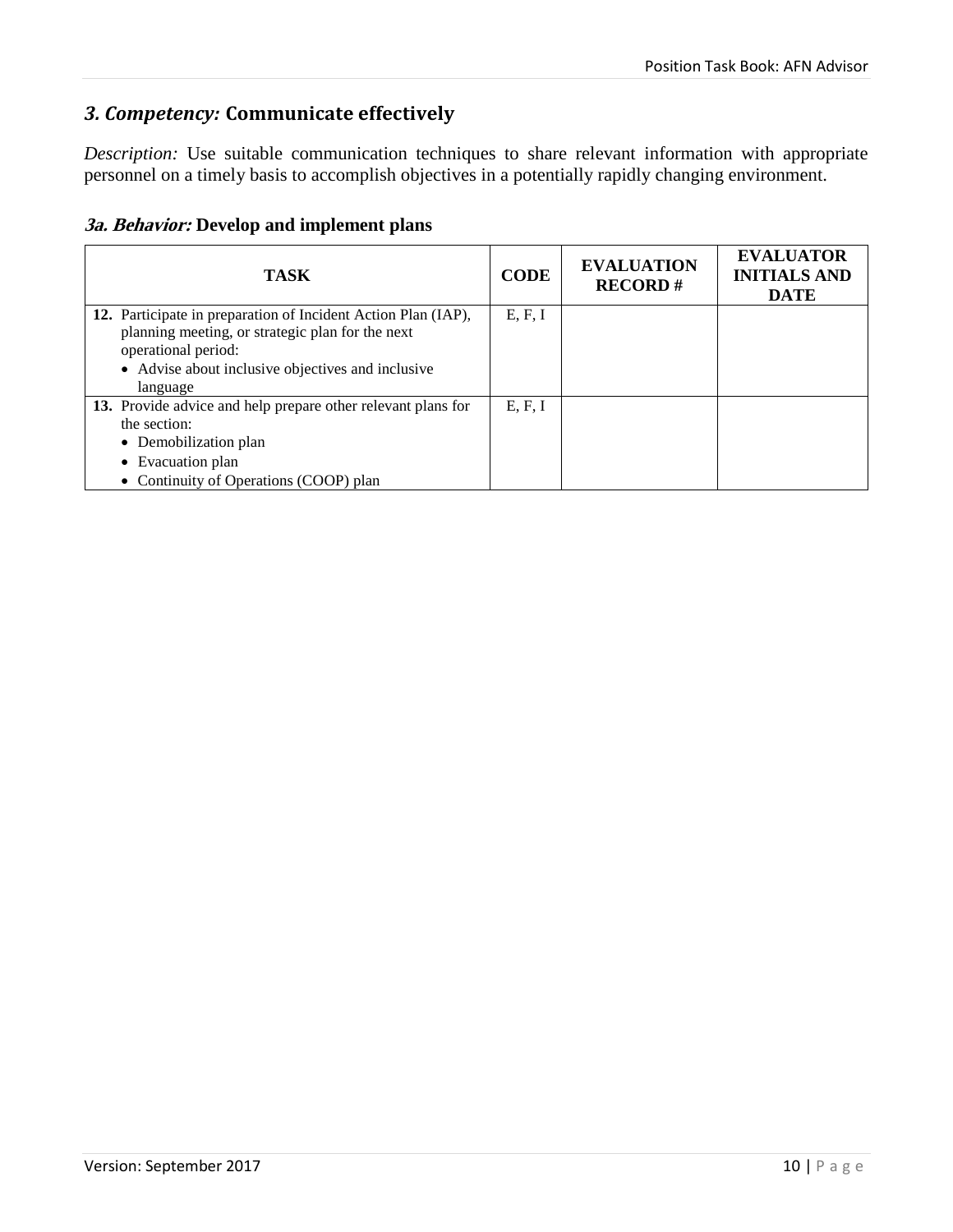# *4. Competency:* **Ensure completion of assigned actions to meet identified objectives**

*Description:* Identify, analyze, and apply relevant situational information and evaluate actions to complete assignments safely and meet identified objectives. Complete actions within established time frame.

| 4a. Behavior: Execute assigned tasks, assess progress, and make necessary adjustments |  |  |  |
|---------------------------------------------------------------------------------------|--|--|--|
|---------------------------------------------------------------------------------------|--|--|--|

| <b>TASK</b>                                                                                                                                                                                                                                                                                     | <b>CODE</b> | <b>EVALUATION</b><br><b>RECORD#</b> | <b>EVALUATOR</b><br><b>INITIALS AND</b><br><b>DATE</b> |
|-------------------------------------------------------------------------------------------------------------------------------------------------------------------------------------------------------------------------------------------------------------------------------------------------|-------------|-------------------------------------|--------------------------------------------------------|
| 14. Respond to requests for information and resolve<br>problems:<br>• Fulfill requests for information concerning subject<br>matter expertise in a timely manner<br>• Follow up on all requests and problems to ensure their<br>completion within the work period following their<br>initiation | E, F, I     |                                     |                                                        |

#### **4b. Behavior: Support and maintain local advocacy and services network relationships**

| <b>TASK</b>                                                                                                                                                                | <b>CODE</b> | <b>EVALUATION</b><br><b>RECORD#</b> | <b>EVALUATOR</b><br><b>INITIALS AND</b><br><b>DATE</b> |
|----------------------------------------------------------------------------------------------------------------------------------------------------------------------------|-------------|-------------------------------------|--------------------------------------------------------|
| 15. Serve as a direct resource to the community and refer<br>applicants with disabilities to appropriate incident<br>personnel.                                            | E, I, F     |                                     |                                                        |
| 16. Collect and compile information from partnering groups<br>and distribute that information to other areas as<br>necessary.                                              | E, I, F     |                                     |                                                        |
| 17. Link disability leaders with established local, state, tribal,<br>territorial, and Federal working groups.                                                             | E, I, F     |                                     |                                                        |
| 18. Identify necessary actions to establish and maintain the<br>local advocacy and services network, and advise<br>appropriate resources.                                  | E, I, F     |                                     |                                                        |
| 19. Coordinate with local disability partners to gather<br>information and recommendations concerning event-<br>driven needs, and affect response activities as necessary. | E, I, F     |                                     |                                                        |

#### **4c. Behavior: Analyze facts, context, and laws to develop guidance and recommend courses of action**

| <b>TASK</b>                                                                                                                                                                                             | <b>CODE</b> | <b>EVALUATION</b><br><b>RECORD#</b> | <b>EVALUATOR</b><br><b>INITIALS AND</b><br><b>DATE</b> |
|---------------------------------------------------------------------------------------------------------------------------------------------------------------------------------------------------------|-------------|-------------------------------------|--------------------------------------------------------|
| <b>20.</b> Analyze and gather facts and data, and apply authorities.                                                                                                                                    | E, F, I     |                                     |                                                        |
| 21. Prepare briefs and other applicable documents that are<br>accessible to all audiences:<br>• Facts/data<br>$\bullet$ Issues<br>• Relevant authority<br>• Analysis<br>• Recommended courses of action | E, I, F     |                                     |                                                        |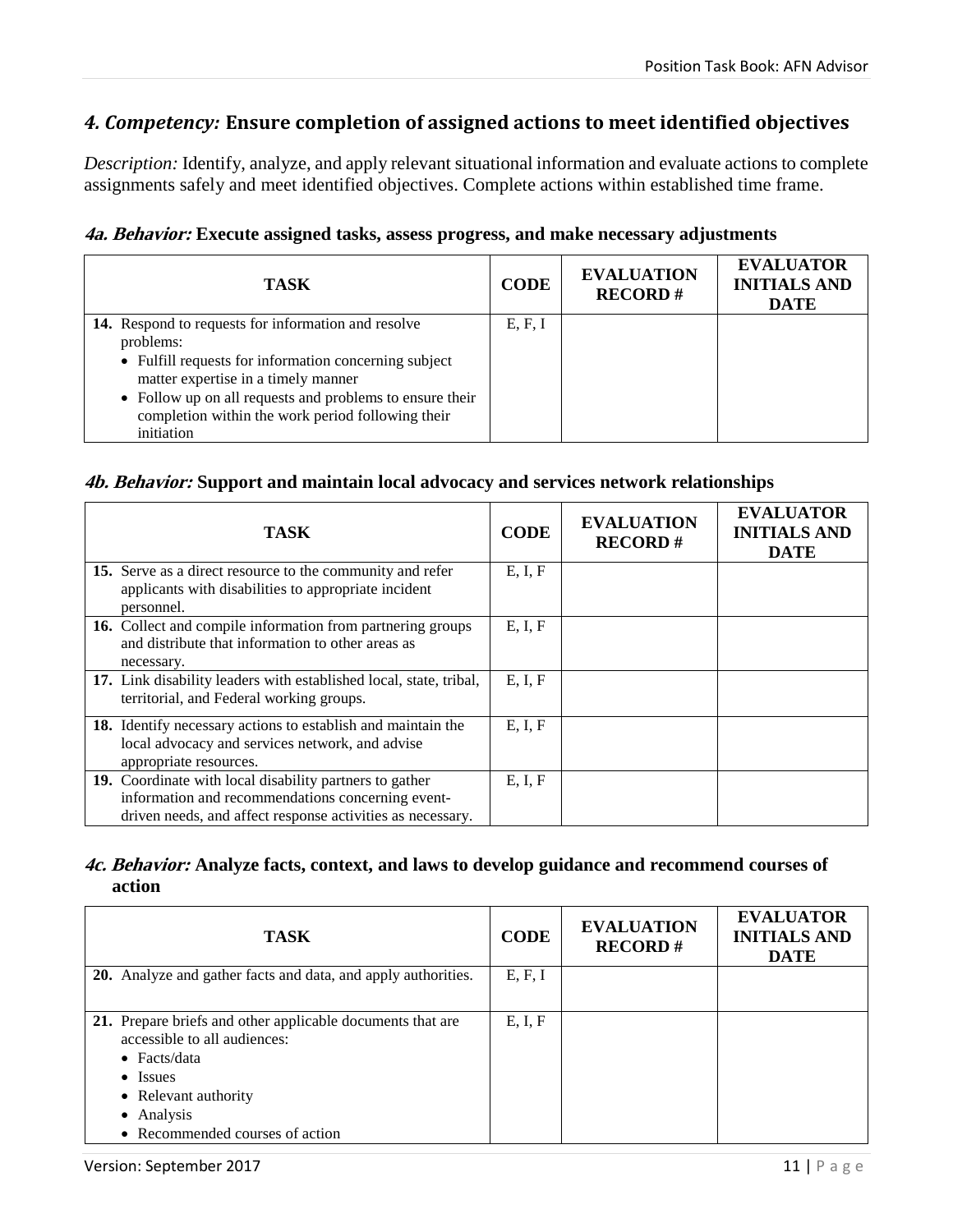| <b>TASK</b>                                                                                                                           | <b>CODE</b> | <b>EVALUATION</b><br><b>RECORD#</b> | <b>EVALUATOR</b><br><b>INITIALS AND</b><br><b>DATE</b> |
|---------------------------------------------------------------------------------------------------------------------------------------|-------------|-------------------------------------|--------------------------------------------------------|
| 22. Facilitate resolution of issues related to AFN.                                                                                   | E, I, F     |                                     |                                                        |
| 23. Recommend strategies, resources, alternatives, and<br>solutions using inclusive practices to accomplish AFN-<br>related missions. | E. I. F     |                                     |                                                        |

#### **4d. Behavior: Advise regarding physical, programmatic, and effective communication access**

| <b>TASK</b>                                                                                                                                                                                                                                                                                                                                                                                  | <b>CODE</b> | <b>EVALUATION</b><br><b>RECORD#</b> | <b>EVALUATOR</b><br><b>INITIALS AND</b><br><b>DATE</b> |
|----------------------------------------------------------------------------------------------------------------------------------------------------------------------------------------------------------------------------------------------------------------------------------------------------------------------------------------------------------------------------------------------|-------------|-------------------------------------|--------------------------------------------------------|
| 24. Advise incident personnel regarding equal access, equal<br>participation, accommodations, and disability protocols.                                                                                                                                                                                                                                                                      | E, I, F     |                                     |                                                        |
| 25. Guide or ensure the completion of facility accessibility<br>reviews with assistance from local subject matter experts:<br>• Shelters<br>• Other physical locations or service delivery sites                                                                                                                                                                                             | E, F, I     |                                     |                                                        |
| 26. Recommend actions to mitigate accessibility and<br>accommodation needs.                                                                                                                                                                                                                                                                                                                  | E, F, I     |                                     |                                                        |
| 27. Provide technical assistance and advice on effective<br>communications access:<br>• Qualified sign language interpreters<br>• Communication access real-time translation (CART)<br>• Video Remote Interpreting (VRI)<br>• Video Relay Service (VRS)<br>Radio Information Service (RIS)<br><b>Braille</b><br>Large print<br>CD<br>$\bullet$ Audio<br>• Assistive technology (AT) supports | E, I, F     |                                     |                                                        |
| 28. Evaluate and monitor for physical, programmatic, and<br>effective communications access.                                                                                                                                                                                                                                                                                                 | E, F, I     |                                     |                                                        |
| 29. Provide incident leadership with an accurate picture of<br>whole-community inclusive response and recovery<br>efforts.                                                                                                                                                                                                                                                                   | E, F, I     |                                     |                                                        |
| 30. Provide technical expertise and critical information<br>regarding all elements of emergency preparedness and<br>response capabilities for disability communities.                                                                                                                                                                                                                        | E, F, I     |                                     |                                                        |

## **4e. Behavior: Demonstrate ability to provide training to a broad audience**

| <b>TASKS</b>                                                  | <b>CODE</b> | <b>EVALUATION</b><br><b>RECORD#</b> | <b>EVALUATOR</b><br><b>INITIALS AND</b><br><b>DATE</b> |
|---------------------------------------------------------------|-------------|-------------------------------------|--------------------------------------------------------|
| 31. Develop formal and informal training as necessary.        | E, F, I     |                                     |                                                        |
| 32. Coordinate formal and informal training for stakeholders. | E, F, I     |                                     |                                                        |